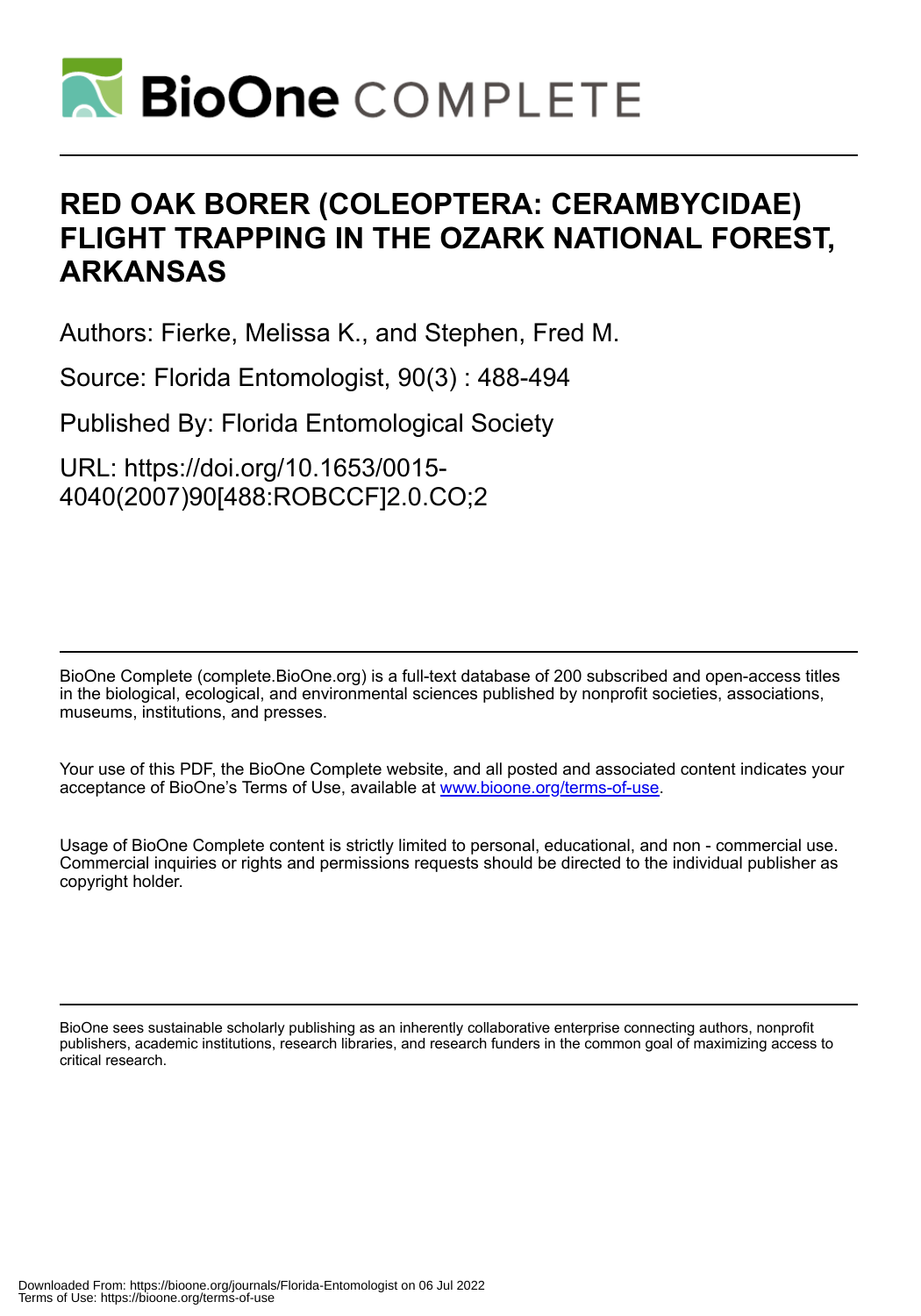# RED OAK BORER (COLEOPTERA: CERAMBYCIDAE) FLIGHT TRAPPING IN THE OZARK NATIONAL FOREST, ARKANSAS

MELISSA K. FIERKE AND FRED M. STEPHEN

Department of Entomology, University of Arkansas, AGRI Rm. 319, Fayetteville, AR 72701

# ABSTRACT

High population densities of red oak borer, *Enaphalodes rufulus* (Haldeman), are believed to be a major contributor to recent widespread oak mortality in the Ozark Mountains of Arkansas. The intent of this research was to expand our knowledge on specific aspects of this insect's biology, life history, and distribution by trapping flying adults in the Ozark National Forest during emergence of 2001, 2003, and 2005 cohorts. Passive flight intercept trap catches revealed that preferred flight height and thus optimal trap placement for monitoring populations was close to the base of the dominant/co-dominant northern red oak, *Quercus rubra* L., canopy. Flight periods and peak flight were different in 2001 and 2003. Emergence occurred a week earlier in 2001 vs. 2003. Peak flight occurred over a 3-week period from mid Jun to early Jul in 2001 in contrast to 2003 peak flight, which occurred the first week of Jul. Male to female ratios were 1.9:1 and 1.4:1 for 2001 and 2003, respectively. In 2003, sex ratios varied significantly among 5 topographic positions evaluated, north, south, east, and west-facing benches and ridges. Total numbers of red oak borers caught varied both spatially and temporally from cohort to cohort in traps placed in 3 different areas on 5 topographic positions. This research should facilitate efficient future monitoring of adult red oak borer and form a basis for investigating stand and landscape-level factors affecting population densities throughout the forest.

Key Words: *Enaphalodes rufulus*, insect trapping, *Quercus*, native insect pest, oak decline

# RESUMEN

Se cree que las altas densidades de la población del barrenador del roble rojo, *Enaphalodes rufulus* (Haldeman), es un contribuidor importante en la reciente mortalidad extensiva de los robles en las Montañas de Ozark en el estado de Arkansas (EEUU). El propósito de esta investigación fue para ampliar el conocimiento de aspectos específicos de la biologia, historia de vida y distribución de este insecto por medio de la captura de los adultos volantes en el Bosque Nacional de Ozark durante la emergencia de los cohortes de los años 2001, 2003 y 2005. Los individuos volantes interceptados y capturados en trampas pasivas de revelaron que la altura de vuelo preferida y la colocación óptima de las trampas para el monitoreo de la población fue cerca del base de la copa (parte superior del arbol) del árbol dominante/codominante roble rojo del norte, *Quercus rubra* L. Los periodos de vuelo y el pico en el número de individuos volantes fue diferente en los años 2001 y 2003. La emergencia ocurrió una semana mas temprana en 2001 versus el 2003. El pico en número de individuos volantes ocurrió en el período que va desde el medio de junio hasta la primera parte del julio en el 2001, a diferencia del el pico de individuos volantes en 2003 que ocurrió en la primera semana de julio. La proporción del numero de machos a hembras fue 1.9:1 y 1.4:1 para los años 2001 y 2003 respectivemente. En el 2003, la proporción de machos a hembras varia significativamente entre las 5 posiciones topográficas evaluadas, los bancos y los lomos dirigidos hacia el norte, sur, este y oeste. El número total de los barrenadores del roble rojo capturados varia espacialmente y temporalmente de cohorte a cohorte en trampas colocados en 3 áreas diferentes en 5 posiciones topográficas. Esta investigación facilitará la eficiencia del monitoreo de los adultos del barrenador de roble rojo en el futuro y da una base para investigar los factores a nivel de las áreas uniformes manejadas del bosque y terreno afectando la densidad de la población a travez del bosque.

An oak decline event occurring in the Ozark National Forest of northern Arkansas (Starkey et al. 2000) is unique as red oak borer, *Enaphalodes rufulus* (Haldeman) (Coleoptera: Cerambycidae), has been implicated as a major contributor to tree mortality (Stephen et al. 2001; Fierke et al. 2005a, b). Red oak borer is a native long-horned wood-boring beetle that exhibits a rare synchronous 2-year life cycle with adult emergence occur-

ring only in odd-numbered years (Hay 1969). These beetles normally occur at low population densities reported at fewer than 1 adult emerging per tree from mature oaks in Ohio (Hay 1974). Populations associated with the current oak mortality event are many times higher, averaging 45 late-stage red oak borers per tree, range 0-130, in 24 whole trees dissected just before adult emergence in 2003 (Fierke et al. 2005a, b).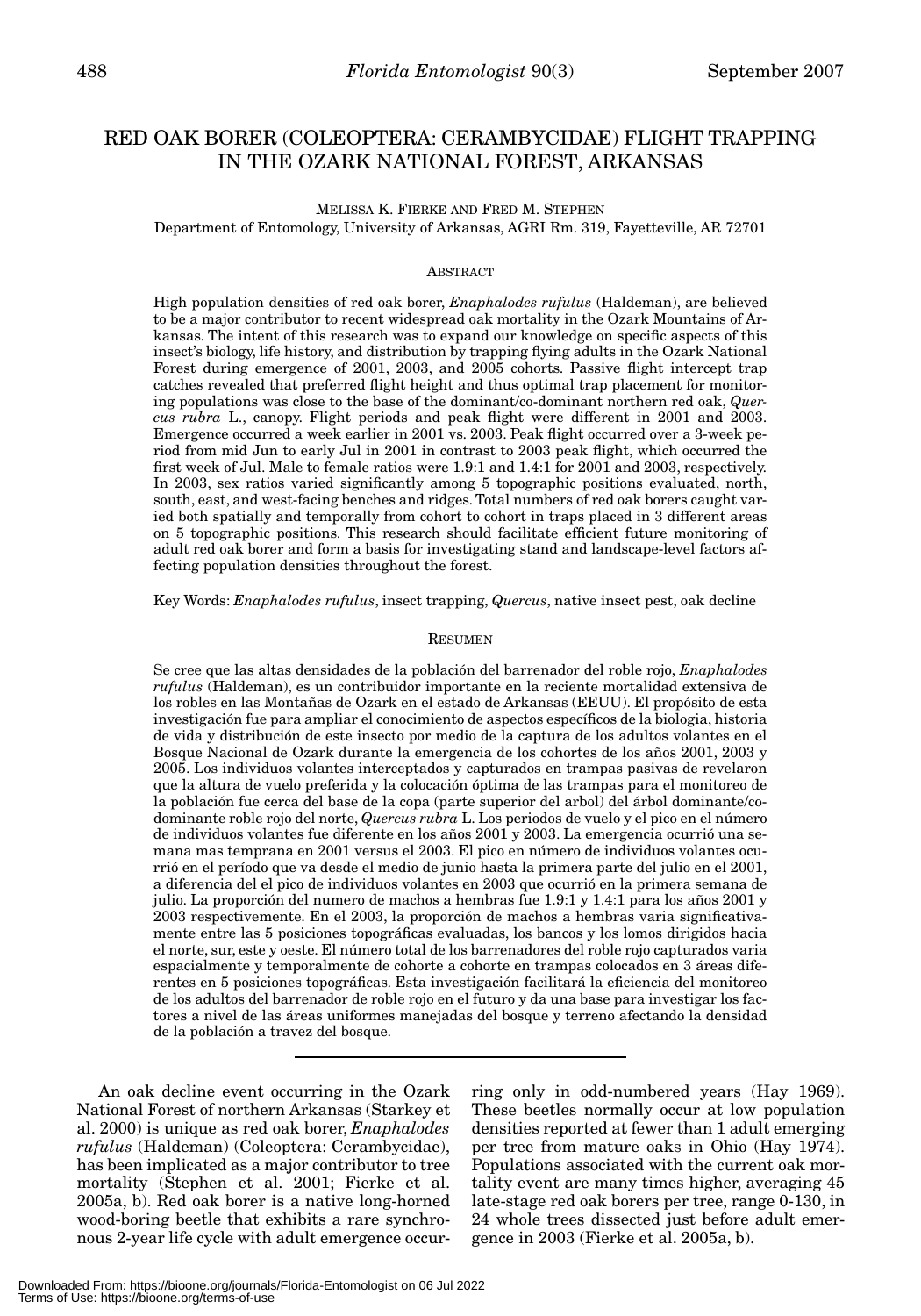The life cycle of red oak borer has been described previously in Ohio and Kentucky oaks (Hay 1969) and is similar in Arkansas (Fierke et al. 2005a). Reports of economic losses associated with wood degrade due to red oak borer are numerous (Hay & Wootten 1955; Morris 1964; Donley et al. 1974; Feicht & Acciavatti 1985). "Black check" caused by larvae of large beetles was described in Ozark Mountain oaks as a very common defect in the early 1920s (Snyder 1927). Red oak borer attack and emergence holes also serve as entryways for decay fungi (Berry 1978) and other organisms, e.g., carpenter worms (Lepidoptera: Cossidae), and oak timber worms (Coleoptera: Brentidae), which cause additional wood degrade and further decrease timber values (Donley & Acciavatti 1980).

Research objectives were to determine adult flight height, flight period, peak flight, and ratio of adult males to females. Determination of preferred flight height as well as peak flight period should enhance trapping of adult beetles in future research as well as being valuable for monitoring population densities in high risk areas. Additional objectives were to investigate distribution and densities of flying adults on 5 topographic positions, north, south, east, and west-facing benches and ridges, in 3 areas of the Ozark National Forest that recently experienced high levels of red oak borer-induced tree mortality. Elucidation of adult red oak borer abundance and distribution should enhance efforts to understand the recent outbreak and to predict stands/areas that may be susceptible to future outbreaks.

# MATERIALS AND METHODS

Study Areas

Study areas were located in northern Arkansas within the Boston Mountain physiographic section of the Ozark Plateau. Boston Mountain elevations range from 370 to 700 m and the landscape is characterized by deep valleys, steep ledges, and cliffs with rock formations of limestone, sandstone, and shale (Fenneman 1938; Adamski et al. 1995). Passive flight intercept traps were located in 3 general geographic areas experiencing high levels of tree mortality (UTM Zone 15–N NAD83: Fly Gap–0431660, 3954978, White Rock–412668, 3949429 and Oark–0450792, 3952369) in the Boston Mountain, Pleasant Hill, and Buffalo Ranger Districts of the Ozark National Forest (Fig. 1). Flight was monitored for 3 red oak borer emerging adult cohorts during the summers of 2001, 2003, and 2005.

# Traps

Handmade passive flight intercept traps had flat  $60 \times 60$  cm plywood tops mounted to  $56 \times 3$ -cm slotted wood centerpieces within which four  $25 \times 56$ -cm rectangles of clear plexiglass fit. Fifty cm diameter handmade galvanized steel funnels were attached to the bottom of traps and emptied into 0.95-L glass jars. Collecting jars were filled to 1/3 of volume with a 1/3 dilution of propylene glycol/water as a preservative. These traps were used only in 2001.



Fig. 1. Research sites were located in 3 general areas of the Ozark National Forest in Northwest Arkansas experiencing oak mortality. Circles indicate 5 stands in each area on 5 topographic positions; north, south, east, and west-facing benches, and ridges. Ridge, south, and west plots at Fly Gap appear to overlap due to their proximity and scale of map.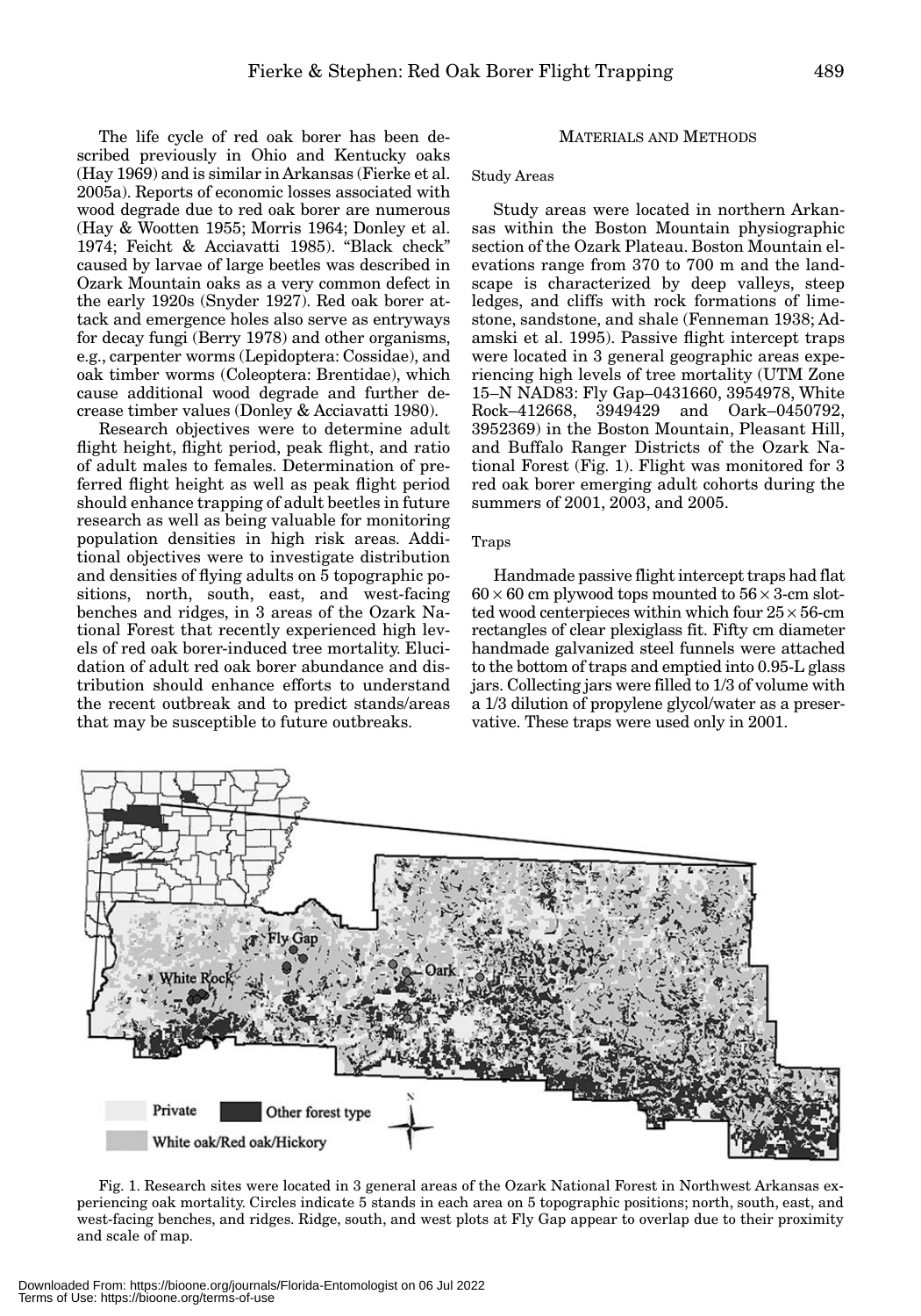Commercially available black passive flightintercept traps (IPM Technologies, Portland, OR) were made of corrugated plastic with  $81 \times 30.5$ -cm folding-interlocking vanes. Clear plastic 1-L holding cups were attached to the bottom of traps and contained ~300 mL of a 1/3 dilution of propylene glycol/water as the liquid preservative. This type of trap was used as black cross-vane traps with cylindrical silhouettes and wet cups have been shown to be more effective than other methods of trapping for large wood-boring insects (McIntosh et al. 2001; Morewood et al. 2002; de Groot & Nott 2003; Sweeney et al. 2004).

#### 2001

Ten hand-made passive flight-intercept traps and 1 IPM trap were placed in mixed hardwood forests experiencing elevated levels of oak mortality in the Fly Gap area. Three traps were installed on 1 Jun, 4 on 12 Jun, and 4 more on 15 Jun. Adult flight was monitored weekly or more often from 8 Jun through 24 Aug to determine 2001 flight period, peak flight, and sex ratios. Ultraviolet lights were installed in two traps on 31 Jul and in a third trap on 17 Aug. Sex, based on antennal length, was noted for all beetles. Female antennae are about body length and male antennae are about twice body length (Solomon 1995). Preliminary data on this flight period were reported by Stephen et al. (2001).

# 2003

To determine optimal trap placement, 5 vertical trapping systems were constructed with 25 IPM traps placed just below the northern red oak canopy layer in stands located on 5 topographic positions in the Fly Gap area. This allowed evaluation of differences in trends to catch beetles relative to the base of the dominant/co-dominant northern red oak canopy on the different topographic positions. The trapping system was hung from the lowest large branches of northern red oaks that allowed access to raise and lower traps without undue interference from mid and understory trees. The base of the canopy was chosen as the point of origin as field observations indicated that these insects spend their day within the canopy with nocturnal flight being initiated from there. This made a ground-based point of origin illogical considering beetles likely never encounter the forest floor throughout their entire life cycle. Height of limbs ranged from approximately 17- 20 m for the 5 stands and was assumed equivalent to the base of the dominant/co-dominant northern red oak canopy layer. Base of the canopy layer was defined as an imaginary horizontal line across tree boles to represent the average live dominant/co-dominant crown base (USDA FS 2001).

Vertical trapping systems were constructed with 5 interconnected IPM traps with 2-m spacing intervals totaling about 15 m in length. A pulley was installed at the top of the system, the system was raised to the base of the canopy, and the bottom trap was tied off to stabilize the system. Insect catch data for this experiment are reported relative to the height of the limb on which traps were hung, e.g., 1 m below the limb. Height of the trapping systems above the forest floor varied and specific heights relative to the forest floor in the different stands were not measured. Vertical trap systems were installed in ridge, south, and west plots on 22 Jun, the east plot on 24 Jun, and the north plot on 25 Jun. Data were collected weekly or more often beginning 27 Jun and ending 28 Aug.

To determine spatial distribution and abundance among 5 topographic positions, 15 IPM flight intercept traps were hung 2-4 m above the forest floor (approximately 15-18 m below tree canopy) in 15 stands on 5 topographic positions in the 3 geographic areas. Trap data were collected weekly beginning 13 May through 28 Aug. Individual traps in Fly Gap plots were incorporated into vertical trapping systems and data from the bottom trap in the vertical systems (2-4 m above the forest floor) were used in data analyses as those traps were comparable to traps hung 2-4 m above the forest floor in other areas. All trap data from 2003 were used to evaluate flight period, peak flight, and sex ratios.

#### 2005

To compare number of adult red oak borers trapped on ridges among the 3 areas, 3 IPM flight intercept traps were hung just below the northern red oak canopy (approximately 16-19 m above the ground) in each of the 3 ridge stands. Trap data were collected beginning 5 Jul and ending 18 Aug.

#### Data Analysis

Data were analyzed with JMP 6.0 (SAS 2006). ANOVA, LSD Means Comparison Student's ttest, and regression analyses were used to test for significance at  $\alpha = 0.05$ . Distribution and abundance trapping data from 2003 were blocked by geographic area to accommodate environmental heterogeneity (Potvin 2001) so that differences in trap catches among the 15 plots on the 5 topographic positions provided a measure of topographic position effect. Data were checked for normality with the Shapiro-Wilk W test and then, if necessary, square root transformed to improve assumptions of normality (McCune and Grace 2002). Chi square analysis was used to test for differences in sex ratios among trap heights and topographic positions.

Some data were lost early in the summer of 2003 in the White Rock and Oark east plots due to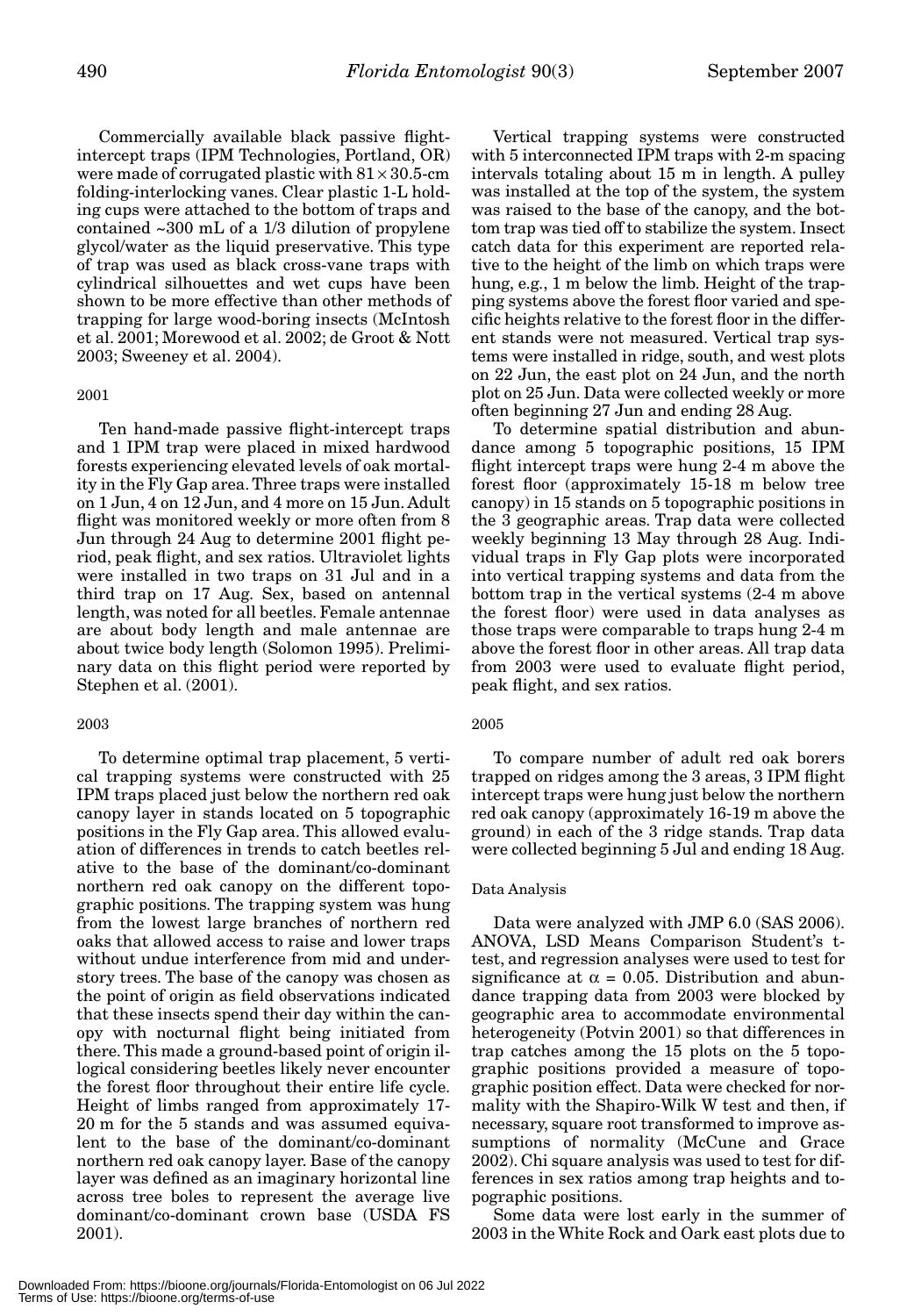40

35  $30$ 

damage from black bears, *Ursus americanus* Pallus, and the bottom 2 traps in the Fly Gap ridge plot were blown down once by high winds. Bear damage occurred before adult flight and traps that were blown down were after peak flight. Traps were replaced and it was unlikely that losses appreciably impacted results.

#### **RESULTS**

#### Flight Period and Sex Ratios

One hundred and seventy-two adult red oak borers were caught in 11 traps in 2001. The flight period began in mid-Jun with the first beetles caught the week of 15 Jun (Fig. 2A). The last beetle caught in traps without lights was 7 Aug. Nine of the last 10 beetles trapped after 31 Jul were in traps with UV lights. Peak flight was over a 3 week period from the third week of Jun through the first week of Jul. Average male to female ratio was 1.9:1 (111 to 52) for traps without lights.

One hundred and seventy-six beetles were caught in 35 traps in 2003 with flight beginning late Jun and ending mid Aug (Fig. 2B, C). Peak flight was the first week of Jul with 68 beetles or 38% of the total catch occurring within that week. Average male to female ratio was 1.4:1 (103 to 73). Considering beetles caught in vertical systems in Fly Gap, sex ratios were significantly different from 1:1 on 2 of the 5 topographic positions (Table 1), and there were significant differences among the different topographic positions ( $\chi^2$  < 0.0001). There were no differences in sex ratios among different trap heights ( $\chi^2$  = 0.1994) and no interaction effect occurred between trap height and topographic position ( $\chi^2$  = 0.5926).

#### Flight Height

One hundred forty-five red oak borers were caught in 25 vertical flight traps in 2003. Vertical trapping systems on the ridge caught 83 beetles, 26 were caught on east-facing, 22 on south-facing, 9 on west-facing, and 5 on north-facing plots. There was a significant negative linear trend in numbers of beetles caught in traps down from the base of the forest canopy for trapping systems in the ridge, north, south, and west-facing stands  $(F_{14} > 10, P \le 0.05)$  (Fig. 3). Trap catches from the east stand did not exhibit a significant trend with linear, transformed, or second degree polynomial trendlines.

# Abundance and Distribution

Thirty-two red oak borers were caught in traps placed 2-4 m off the ground in 2003. Trap catches varied among topographic positions based on analysis of transformed data  $(F_{4,14} = 4.2, P = 0.04)$ . More beetles were caught in traps hung in south

 $25$  $20$ 15 10 ė  $\Omega$ 11 11  $\overline{a}$ 厂  $\ddot{\mathbf{0}}$  $\equiv$  .  $\overline{ }$  $15 - \text{lun}$ 22-Jun 30-Jun 6-Jul  $13$ -Jul 20-Jul 27-Jul 3-Aug 10-Aug 2001 35 Borer 25 30 Number of Red Oak 25 20 14 15 10 5 m  $\mathfrak{g}$  $27 - Jun$  $1$ -Jul  $8 -$ Jul  $15$ -Jul  $29 -$ Jul  $23 -$ Jul 6-Aug  $14-Auq$ 15 10 5 15 15 15 15 15  $15$ НĪ П  $\overline{0}$ n 16-Jun 23-Jun 30-Jun  $14$ -Jul  $28 -$ Jul 4-Auf 11-Aug  $7 -$ Jul  $21$ -Jul 2003

Fig. 2. Number of beetles caught by sex in (A) 2001 traps at Fly Gap, (B) 2003 vertical traps at Fly Gap, and (C) 2003 abundance and distribution traps in three areas. Number of traps given above bars. 2001 traps monitored 8 Jun to 24 Aug (data from traps with lights were not included). 2003 vertical traps monitored 25 Jun to 28 Aug and distribution traps from 13 May to 28 Aug.

(14) and ridge (10) plots than those hung on east (1) and north-facing (1) benches. West-facing benches had intermediate beetle catches (6). The area blocking term was significant  $(F_{2,14} = 13.1,$  $P = 0.003$ ) with White Rock traps catching 22 beetles, Oark 9, and Fly Gap 1.

Twenty-seven beetles (16 males, 10 females, and 1 unknown (broken antennae)), were caught in 9 traps hung on ridge plots in the three areas in 2005. Trap catches varied among ridges in the three areas based on analysis of transformed data  $(F_{28} = 13.4, P = 0.0061)$ . Traps placed in the Oark ridge plot caught 19 beetles, Fly Gap 3, and White Rock 5.

#### **DISCUSSION**

Flight periods in 2001 and 2003 were similar at 9 and 8 weeks, respectively, but the beginning of the flight period started a week later in 2003. The 2001 distribution is also different from 2003 as numbers increased sharply, remained high for 3 weeks and dropped off abruptly the second week of

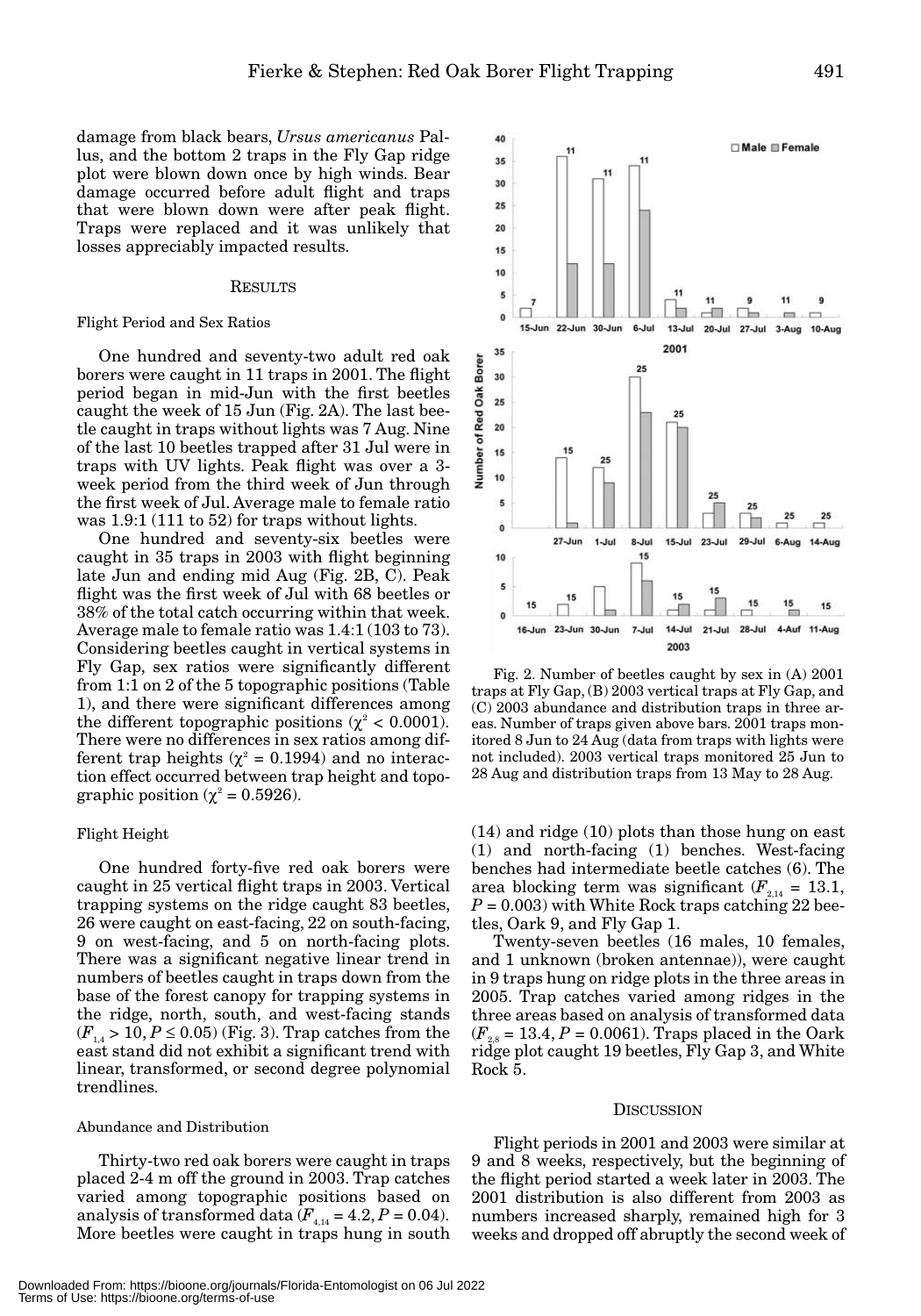| ×<br>۰,<br>-- |  |
|---------------|--|
|---------------|--|

|           | Ridge    | East   | South  | West   | North  |  |
|-----------|----------|--------|--------|--------|--------|--|
| Male      | 63       | 11     | 6      | 4      |        |  |
| Female    | 20       | 15     | 16     | 5      | 4      |  |
| Sex ratio | 3.2:1    | 0.7:1  | 0.4:1  | 0.8:1  | 0.3:1  |  |
| $\chi^2$  | < 0.0001 | 0.4319 | 0.0299 | 0.7389 | 0.1650 |  |

TABLE 1. NUMBER OF RED OAK BORER CAUGHT BY SEX IN VERTICAL TRAPS ON 5 TOPOGRAPHIC POSITIONS IN THE FLY GAP AREA OF THE OZARK NATIONAL FOREST.

 $\chi^2$  < 0.05 indicates sex ratios significantly different from 1:1.

Jul. In 2003 the first males were caught the third week of Jun, numbers peaked the first week of Jul and decreased steadily to the second week of Aug.

Temperature controls developmental rates of many organisms, including insects, many of which require a certain amount of heat to develop from one point in their life cycle to another (Shelford 1927; Howe 1967; Galford 1974; Wagner et al. 1987). Red oak borer late-stage larvae pupate in late May to early Jun with adult eclosion in mid-Jun to early Jul in Arkansas oaks (Fierke et al. 2005a). An investigation of accumulation of degree-days with a base temperature of 65° from 2 nearby weather stations, Hunstville and Deer, AR, revealed that >30% more degree days accumulated by end of May 2001 than by the same time in 2003. The developmental threshold is unknown for red oak borer; however these calculated differences in degree-day accumulation may be an explanation for earlier flight in 2001.

Adult emergence of 3 red oak borer cohorts from Ohio oaks occurred over 5-6 weeks starting the  $3<sup>rd</sup>$  or  $4<sup>th</sup>$  week of Jun and lasting through the  $3<sup>rd</sup>$  or  $4<sup>th</sup>$  week of Jul (Hay 1972). This emergence period corresponds nicely to our flight period as beetles normally live 2 to 3 weeks (Donley 1978). A 1:1 sex ratio was observed in Ohio beetles with males outnumbering females in the first 2 weeks



Fig. 3. Trap data from passive flight intercept traps located vertically down from the base of the tree canopy in the Fly Gap area of the Ozark National Forest, Arkansas. Data collected from 25 Jun to 28 Aug 2003.

and females outnumbering males in the last 2 weeks of the emergence period (Hay 1972). This is lower than the 1.4:1 ratios seen in Arkansas beetles in 2003, and much lower than the 1.9:1 ratio in 2001. This indicates that there may be other unexplained factors involved in the skewed sex ratios documented in Arkansas forests.

One possible explanation may be that males fly more than females in search of mates. Hay (1972) installed cages on active attack sites and so ratios were for emerging rather than flying adults. Another explanation may be increased male flight associated with higher red oak borer population densities. Numbers of red oak borer caught in the Fly Gap area in 2001 (174) were high compared with 2003 catches in the same area (145). There were fewer traps in 2001 vs. 2003 (11 vs. 25, respectively) and although handmade traps had a little more functional surface area (2,800 vs. 2,470 cm²), all 2001 traps were hung about 2 m from the ground while some of the 2003 traps were hung at more "optimal" heights relative to the dominant/co-dominant oak canopy. Field personnel also noted abundant red oak borer adults on understory vegetation in 2001, an observation not made during 2003. Ridge plots have higher within-tree beetle densities (Fierke et al. 2007) and sex ratios based on trap data on the different topographic positions appeared to be very different with much higher male to female sex ratios in ridge traps (3.2:1) compared with traps on other topographic positions (0.3-0.8:1). Flight period and sex ratios were not specifically reported for 2005 as some traps were not in place until the end of Jun, however, considering the data gathered, a 1.6:1 male to female ratio was found on ridge plots.

Installation of black lights in traps late in the field season in 2001 indicated that doing so likely increased number of beetles caught. This suggested that flying adults are attracted to light and was corroborated by lab personnel, who used black lights and white sheets to capture large numbers of adults for genetic analyses and labrearing of eggs and neonates. This knowledge should prove useful trapping adults in low density areas to ascertain presence/absence.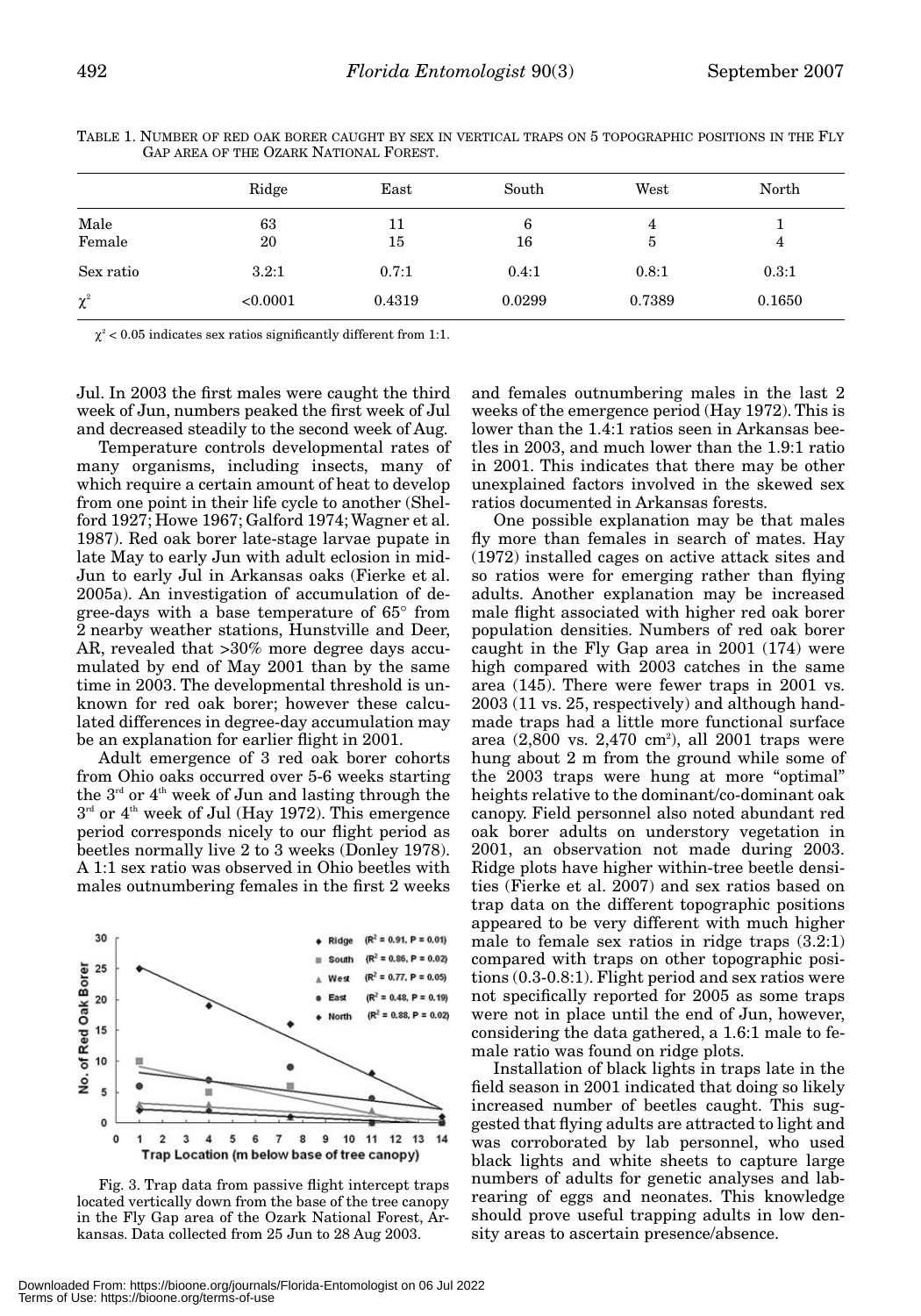Previous research has shown that changing trap height in both agricultural and forested systems results in varying catches of different organisms (Moeed & Meads 1984; Schulze et al. 2001; Su & Woods 2001; Botero-Garces & Isaacs 2003). There were significant linear trends in number of red oak borers caught relative to vertical trap location below the dominant/co-dominant tree canopy with 4 out of 5 trapping systems having increased catches closer to the canopy base. This suggests that optimal trap placement for monitoring adult red oak borer populations should be close to the base of the tree canopy. This supports field observations that beetles likely spend their days in or near the canopy with nocturnal beetle flight initiating from there and remaining just below the canopy until beetles land on other trees. Nocturnal field observations revealed beetles frequently walked down and up tree boles with females spending a great deal of time probing bark crevices with their ovipositors and males moving relatively rapidly along tree boles with antennae held out in front of their bodies.

Adult red oak borer population densities varied both spatially and temporally in study stands. In 2003, more adult beetles were captured in traps located on ridges and south-facing benches compared with traps on east and north-facing benches. These data were corroborated by vertical flight trapping data as there were obvious differences in y-intercepts of linear trendlines for height models on different topographic positions (Fig. 3). Adult flight data presented here on differences in topographic population densities also are supported by other lab research showing higher red oak borer population densities on ridge topographic positions (Fierke et al. 2007).

Flight catches in 2005 were much lower than expected. This was likely due to a precipitous decrease in population densities. This decrease was documented through intensive sampling of whole trees conducted within the same plots (unpublished data) but may also be inferred from trapping data presented here as there was a large decrease in the number of borers caught in the Fly Gap ridge plot between 2003 and 2005. In 2003, one trap just below the canopy in the vertical trapping system caught 25 beetles whereas only 2 borers were caught in 3 traps similarly hung in the same plot in 2005.

This research should enable efficient trap placement and timing of trapping efforts for future monitoring efforts. More information is needed to understand influences of population densities on variation in male to female flight ratios. Increased knowledge of relative distribution and population densities in different areas and in different forest stands should provide insight regarding important factors influencing population densities and may prove helpful in predicting future outbreaks.

# ACKNOWLEDGMENTS

The authors thank Stephen Wingard for ideas and field assistance as well as Dana Kinney, Vaughn Salisbury, Brent Kelley, Leah Chapman, Larry Galligan, Josh Jones, and Jarrett Bates. We thank Brent Kelley and Vanessa Ware for helpful comments during manuscript preparation and Andy Mauromoustakos for statistical advice. Funding was provided by the University of Arkansas Agricultural Experiment Station and grants from the USDA Forest Service, Southern Research Station, and USDA Forest Service, Forest Health Protection STDP and FHM programs.

#### REFERENCES CITED

- ADAMSKI, J. C, J. C PETERSEN, D. A. FREIWALD, AND J. V. DAVIS. 1995. Environmental and Hydrologic Setting of the Ozark Plateaus Study Unit, Arkansas, Kansas, Missouri, and Oklahoma. Water Res. Investig. Rep. 94-4022. United States Geological Survey, Little Rock, AR. 69 pp.
- BERRY, F. H. 1978. Decay Associated with Borer wounds in Living Oaks. Res. Note NE-331. Forest Service, United States Department of Agriculture. 2 pp.
- BOTERO-GARCES, N., AND R. ISAACS. 2003. Distribution of grape berry moth, *Endopiza viteana* (Lepidoptera: Tortricidae), in natural and cultivated habitats. Environ. Entomol. 32: 1187-1195.
- DE GROOT, P., AND R. W. NOTT. 2003. Response of *Monochamus* (Coleoptera; Cerambycidae) and some Buprestidae to flight intercept traps. J. Appl. Entomol.  $127:548$ .
- DONLEY, D. E., C. J. HAY, AND J. R. GALFORD. 1974. Wood borer impact on Ohio oak. Ohio Woodlands. 12: 4-14.
- DONLEY, D. E. 1978. Oviposition by the red oak borer, *Enaphalodes rufulus* Coleoptera: Cerambycidae. Entomol. Soc. of America. 71: 496-498.
- DONLEY, D. E., AND R. E. ACCIAVATTI. 1980. Red Oak Borer. Forest Insect and Disease Leaflet 163. Forest Service, United States Department of Agriculture. 7 pp.
- FEICHT, D. L., AND R. E. ACCIAVATTI. 1985. Pilot test of red oak borer silvicultural control in commercial forest stands, pp. 280-284 *In* J. O. Dawson and K. J. Majerus [eds.] Proc. Fifth Central Hardwood Forest Conf. Urbana, IL. Department of Forestry, University of Illinois, Urbana-Champaign.
- FENNEMAN, N. M. 1938. Physiography of Eastern United States. McGraw-Hill, Inc., New York, NY. pp. 631-661.
- FIERKE, M. K., D. L. KINNEY, V. B. SALISBURY, D. J. CROOK, AND F. M. STEPHEN. 2005a. Development and comparison of intensive and extensive sampling methods and preliminary within-tree population estimates of red oak borer (Coleoptera: Cerambycidae) in the Ozark Mountains of Arkansas. Environ. Entomol. 34: 184-192.
- FIERKE, M. K., D. L. KINNEY, V. B. SALISBURY, D. J. CROOK, AND F. M. STEPHEN. 2005b. A rapid estimation procedure for within-tree populations of red oak borer (Coleoptera: Cerambycidae). Forest Ecol. Manag. 215: 163-168.
- FIERKE, M. K., M. B. KELLEY, AND F. M. STEPHEN. Site and stand variables influencing red oak borer, *Enaphalodes rufulus* (Coleoptera: Cerambycidae),